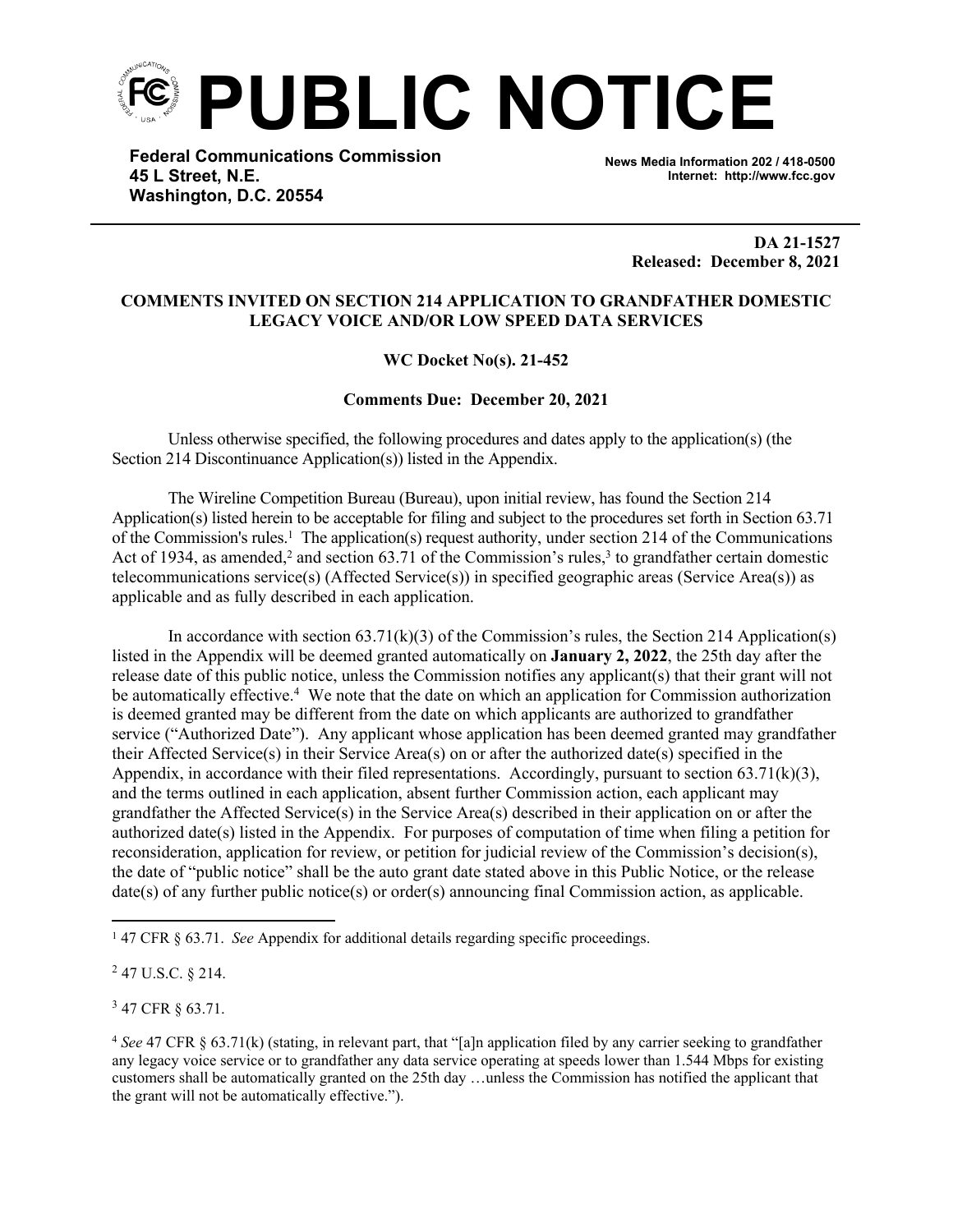Should no petitions for reconsideration, applications for review, or petitions for judicial review be timely filed, the proceeding(s) listed in this Public Notice shall be terminated, and the docket(s) will be closed.

Comments objecting to any of the applications listed in the Appendix must be filed with the Commission on or before **December 20, 2021**. Comments should refer to the specific WC Docket No. and Comp. Pol. File No. listed in the Appendix for the particular Section 214 Application that the commenter intends to address. Comments should include specific information about the impact of the proposed grandfathering on the commenter, including any inability to acquire reasonable substitute service. Comments may be filed using the Commission's Electronic Comment Filing System (ECFS) or by filing paper copies.<sup>5</sup> Comments may be filed electronically using the Internet by accessing the ECFS: [http://apps.fcc.gov/ecfs.](http://apps.fcc.gov/ecfs) Filers should follow the instructions provided on the Web site for submitting comments. Generally, only one copy of an electronic submission must be filed. In completing the transmittal screen, filers should include their full name, U.S. Postal Service mailing address, and the applicable docket number.

Parties who choose to file by paper must file an original and one copy of each filing. If more than one docket or rulemaking number appears in the caption of this proceeding, filers must submit one additional copy for each additional docket or rulemaking number. Filings can be sent by commercial overnight courier or by first-class or overnight U.S. Postal Service mail.<sup>6</sup> All filings must be addressed to the Commission's Secretary, Office of the Secretary, Federal Communications Commission. Commercial overnight mail (other than U.S. Postal Service Express Mail and Priority Mail) must be sent to 9050 Junction Drive, Annapolis Junction, MD 20701. U.S. Postal Service first-class, Express, and Priority mail must be addressed to 45 L Street, NE, Washington, D.C. 20554.

Copies of the comments may also be emailed to the Competition Policy Division, Wireline Competition Bureau, Federal Communications Commission, using the contact information listed in the Appendix for the appropriate Section 214 Application. In addition, comments should be served upon the Applicant(s).

These proceedings are considered "permit but disclose" proceedings for purposes of the Commission's ex parte rules.<sup>7</sup> Participants should familiarize themselves with the Commission's *ex parte* rules. Persons making *ex parte* presentations must file a copy of any written presentation or a memorandum summarizing any oral presentation within two business days after the presentation (unless a different deadline applicable to the Sunshine period applies). Persons making oral *ex parte* presentations are reminded that memoranda summarizing the presentation must (1) list all persons attending or otherwise participating in the meeting at which the *ex parte* presentation was made, and (2) summarize all data presented and arguments made during the presentation. If the presentation consisted in whole or in part of the presentation of data or arguments already reflected in the presenter's written comments, memoranda or other filings in the proceeding, the presenter may provide citations to such data or arguments in his or her prior comments, memoranda, or other filings (specifying the relevant page and/or paragraph numbers where such data or arguments can be found) in lieu of summarizing them in the

<sup>5</sup> *See Electronic Filing of Documents in Rulemaking Proceedings*, 63 FR 24121 (1998).

<sup>6</sup> Effective March 19, 2020, and until further notice, the Commission no longer accepts any hand or messenger delivered filings. This is a temporary measure taken to help protect the health and safety of individuals, and to mitigate the transmission of COVID-19. *See FCC Announces Closure of FCC Headquarters Open Window and Change in Hand-Delivery Filing*, Public Notice, DA 20-304 (rel. Mar. 19, 2020), [https://www.fcc.gov/document/fcc-closes-headquarters-open-window-and-changes-hand-delivery-policy.](https://www.fcc.gov/document/fcc-closes-headquarters-open-window-and-changes-hand-delivery-policy)

<sup>7</sup> 47 CFR § 1.1200 *et seq*.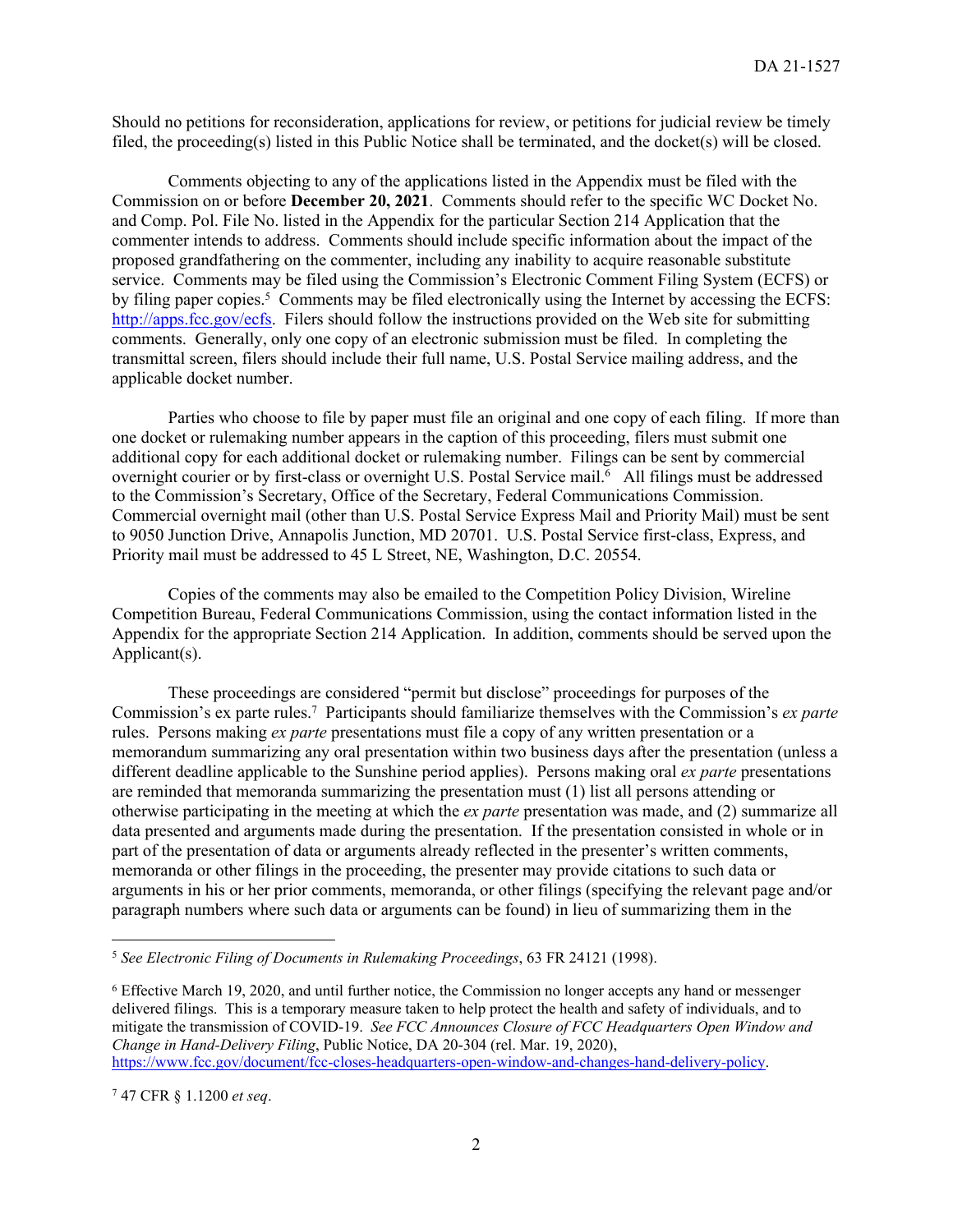memorandum. Documents shown or given to Commission staff during *ex parte* meetings are deemed to be written *ex parte* presentations and must be filed consistent with rule 1.1206(b).

People with Disabilities: To request materials in accessible formats for people with disabilities (Braille, large print, electronic files, audio format), send an e-mail to  $fcc504@$ fcc.gov or call the Consumer & Governmental Affairs Bureau at (202) 418-0530 (voice), (888) 835-5322 (tty).

For further information, please see the contacts for the specific proceeding you are interested in as listed in the Appendix. For further information on procedures regarding section 214 please visit <https://www.fcc.gov/encyclopedia/domestic-section-214-discontinuance-service>.

 $-$  FCC  $-$